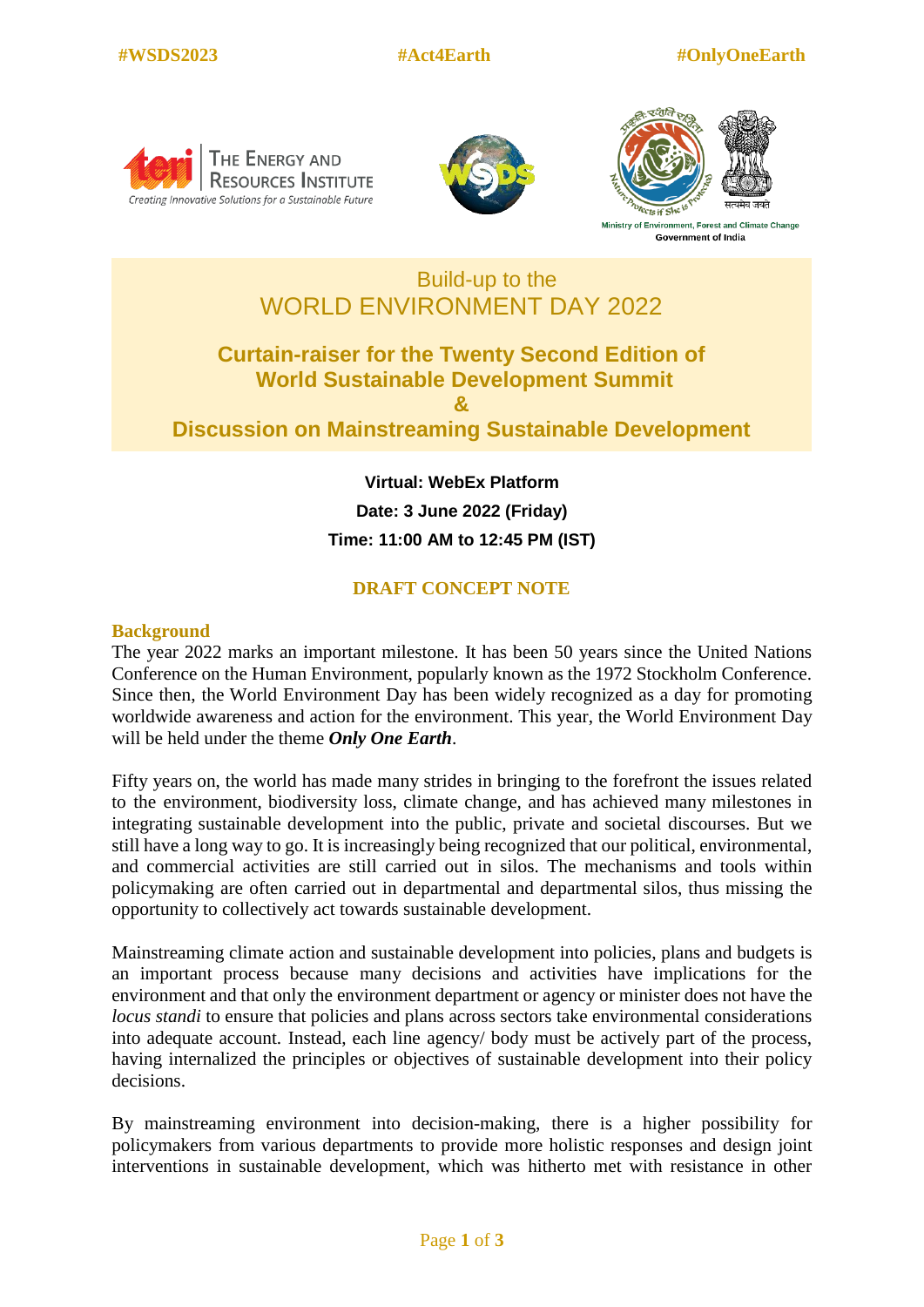policy sectors. By breaking down silos, mainstreaming processes can help the realization of mutual benefits, reduce duplication and disintegration in policy, and promote innovation and long-term resilience. Governance gains of mainstreaming sustainable development including more transparent decision making and better cross-sectoral working within governments. The impact of mainstreaming has a potential to increase awareness, change perceptions/ attitudes, and improve the way inter-sectoral decisions are made. This was also seen in the Indian state of Bihar, where the green budgeting process is being undertaken for the past two years.

Mainstreaming environmental issues into decision making calls for two types of organizational integration– vertical integration and a horizontal integration. A vertical integration requires a political commitment with mandates and frameworks coming from the international/ national level, and implementation and monitoring being carried out at all levels including sub-national. Vertical integration becomes crucial since the sub-national units can offer the comparable advantage of being more closely attuned to, and having better knowledge of the environmental needs of local communities and local stakeholders. On the other hand, horizontal integration is the environmental sustainability mandate being considered across different departments or sectors at a particular governance level.

Integrating environment into decision-making will contribute to improving the way governments allocates resources and to strengthening inter-departmental planning processes which will enable them to effectively respond to environmental issues in the short- , mediumand long-term. This will involve vertical policy, planning and resource allocation processes between national and sub-national institutions, and horizontal cross-sectoral initiatives that aim to contribute to pro-poor environmental sustainability.

With this background, the theme of Twenty Second edition of World Sustainable Development Summit (WSDS) will be based on mainstreaming sustainable development, driving discussions on why and how to break out of these silos. WSDS is the annual flagship science-policy interface event of The Energy and Resources Institute (TERI). Instituted in 2001, the Summit series has marked more than 20 years in its journey of making 'sustainable development' a globally shared goal. Over the years, the Summit platform hasbrought together thought leaders, heads of state and government, scholars, corporates, youth groups, and civil society representatives from across the world.

The only independently convened international Summit on sustainable development and environment, based in the Global South, WSDS strives to provide long-term solutions for the benefit of global communities by assembling the world's most enlightened leaders and thinkers on a single platform. The initiative is enshrined in the theory of constructivism, according to which, participants construct knowledge rather than just passively taking in information. When stakeholders across the board reflect upon their experiences, they further build their own representations and incorporate new information into their pre-existing knowledge. By playing a constructivist role, the Summit will seek to reinforce commitment at all levels to enhance ambition and action through the World Sustainable Development Summit to create a more sustainable and equitable world for present and future generations.

TERI is organizing the curtain-raiser event for the WSDS 2023, on 3 June 2022 to mark the significance of World Environment Day, for raising global awareness on environmental issues and sustainable development.The event will focus on innovations to integrate sustainable development in development and economic policies and praxis.